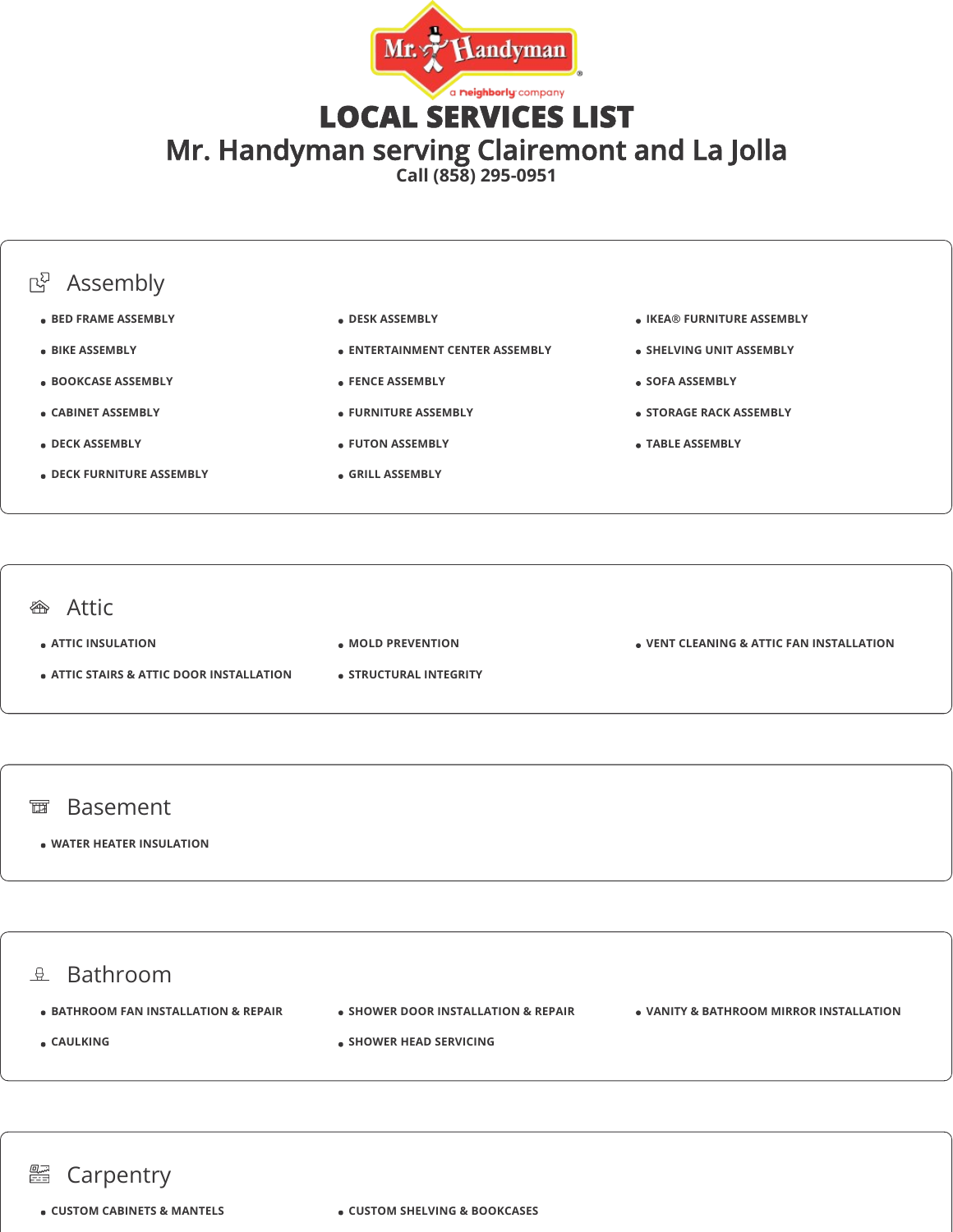

- **POWER WASHING SERVICES**
-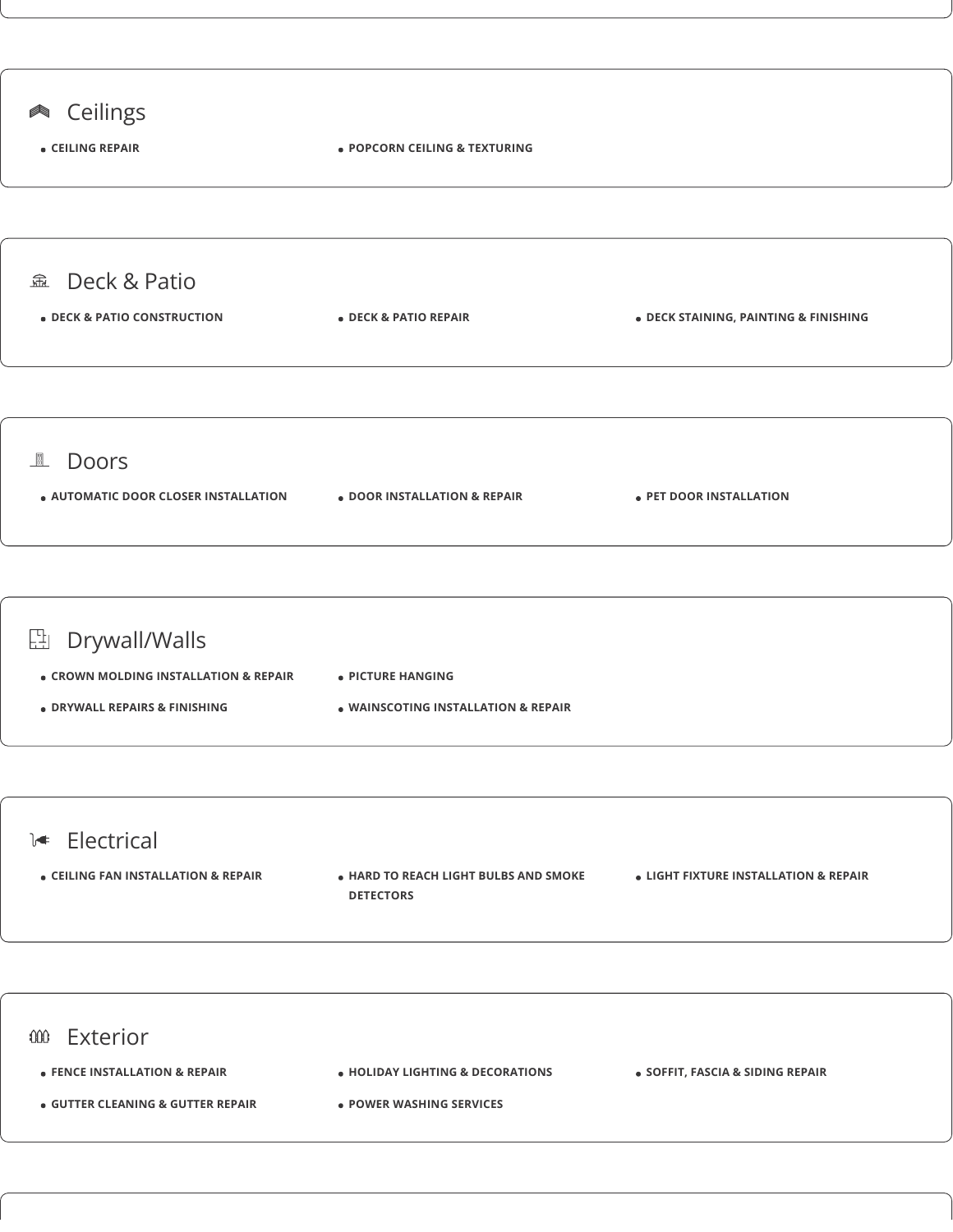#### Floors 鼺

**LAMINATE FLOOR INSTALLATION & REPAIRS TILE INSTALLATION & REPAIRS WOOD FLOOR INSTALLATION & REPAIRS**

## <sup>*S* **Garage**</sup>

- **GARAGE DOOR OPENER INSTALLATION GARAGE FLOOR COATING**
- **GARAGE DOOR WEATHER STRIPPING**
- -

### **GARAGE ORGANIZATION & STORAGE**

## **曲** Installation

**BABY PROOFING BASKETBALL POLE INSTALLATION BLACKBOARD INSTALLATION HANDRAIL & STAIRS INSTALLATION TV WALL MOUNT**

### **EB** Kitchen

- **CABINET INSTALLATION & REPAIR**
- **COUNTERTOP INSTALLATION & REPAIR**
- **CUSTOM KITCHEN ISLANDS**
- **KITCHEN BACKSPLASH INSTALLATION**

## **■ Living & Dining Room**

**MANTEL INSTALLATION**